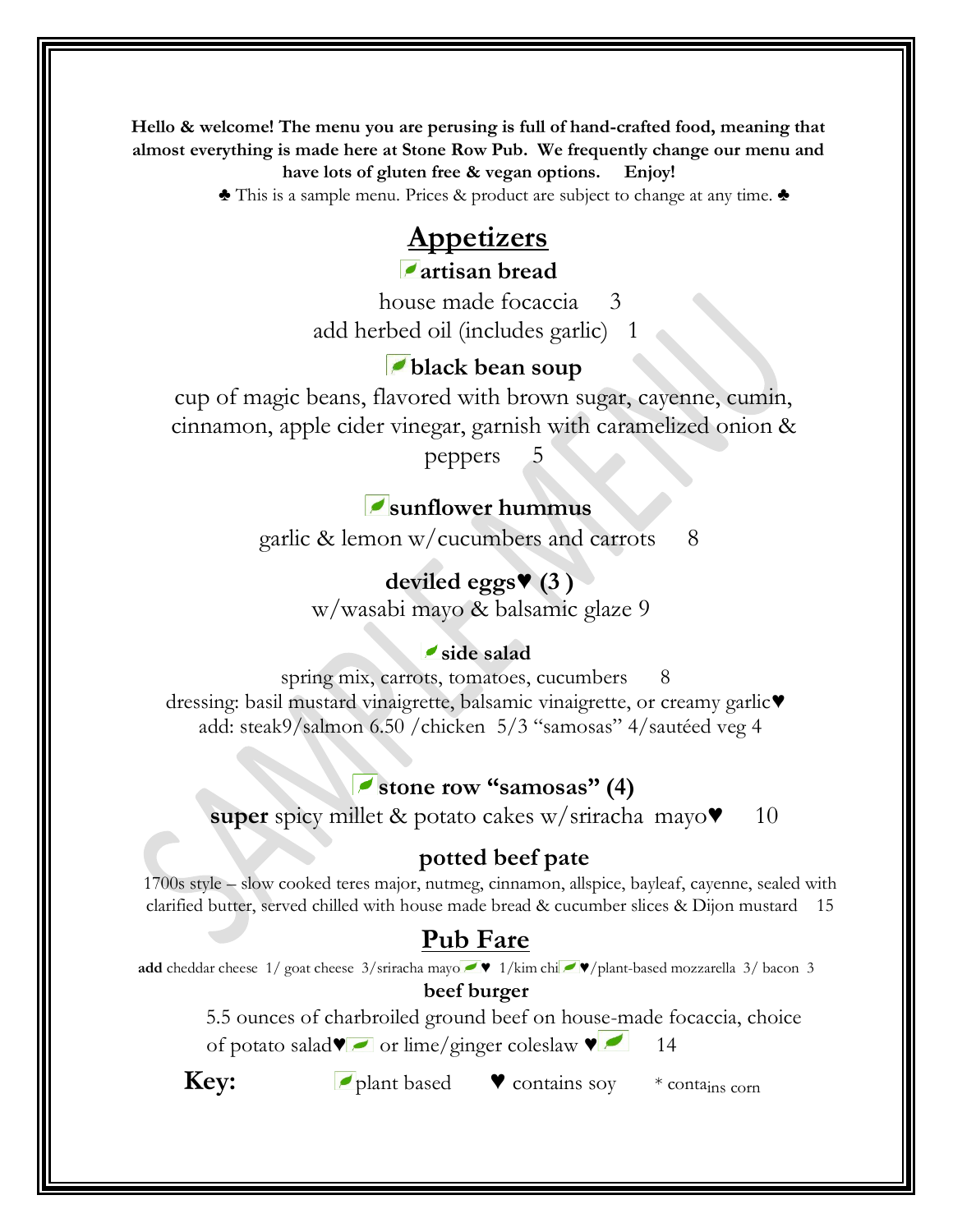## **Pub Fare cont'd**

## **millet burger**

pan fried patty of organic millet, house-made sunflower seed butter, apple cider vinegar & nutritional yeast on house-made focaccia, choice of potato salad $\blacktriangledown$  or lime/ginger coleslaw  $\blacktriangledown$  14

## **Korean barbeque pulled pork tacos**

grilled corn tortillas, fresh kim chi♥, cilantro drizzle (garlic), balsamic glaze, sriracha mayo♥, flavorful magic & creamy rice \$15

## **Entrees**

### **gourmet mac & cheese**

penne pasta**\***, parmesan, fresh ground nutmeg, butter & milk 14 add: steak9/ salmon 6.50/ pork 6/chicken 5/millet 4/sautéed veg 4/"samosas" 4 bacon 3/ kim chi 2/ sauteed onions 2

### **pesto**

penne pasta**\*** w/mushrooms, pesto (basil, garlic, toasted sunflower seeds, nutritional yeast), parmesan (optional) 14 add: steak9/ salmon 6.50/ chicken 5/millet 4/sautéed veg 4/"samosas" 4

## ♥\* **Thai millet bowl**

crispy pan-fried millet triangles, Thai sauce (wine, garlic, basil, cilantro, red pepper,, cornstarch), sauteed veg, kim chi, black beans, velvety brown rice 18 add: steak9/ salmon 6.50/ pork 6/chicken 5

### **Thai chicken \$18 (dinner entrée)**

grilled boneless chicken breast with a mild curry sauce $\bullet$ , garlic wine, basil, cilantro, red pepper & side of velvety brown rice sub golden millet  $\frac{1}{2}$  medallions

### **neptune salad**

grilled salmon, greens, goat cheese, seaweed caviar, 2 deviled eggs cukes, tomatoes & carrots 23 dressing: basil mustard vinaigrette, balsamic vinaigrette, or creamy garlic♥

### **mustard glazed salmon (dinner entrée)**

Grilled, with white wine mustard sauce, velvety brown rice & sautéed zucchini & red peppers 22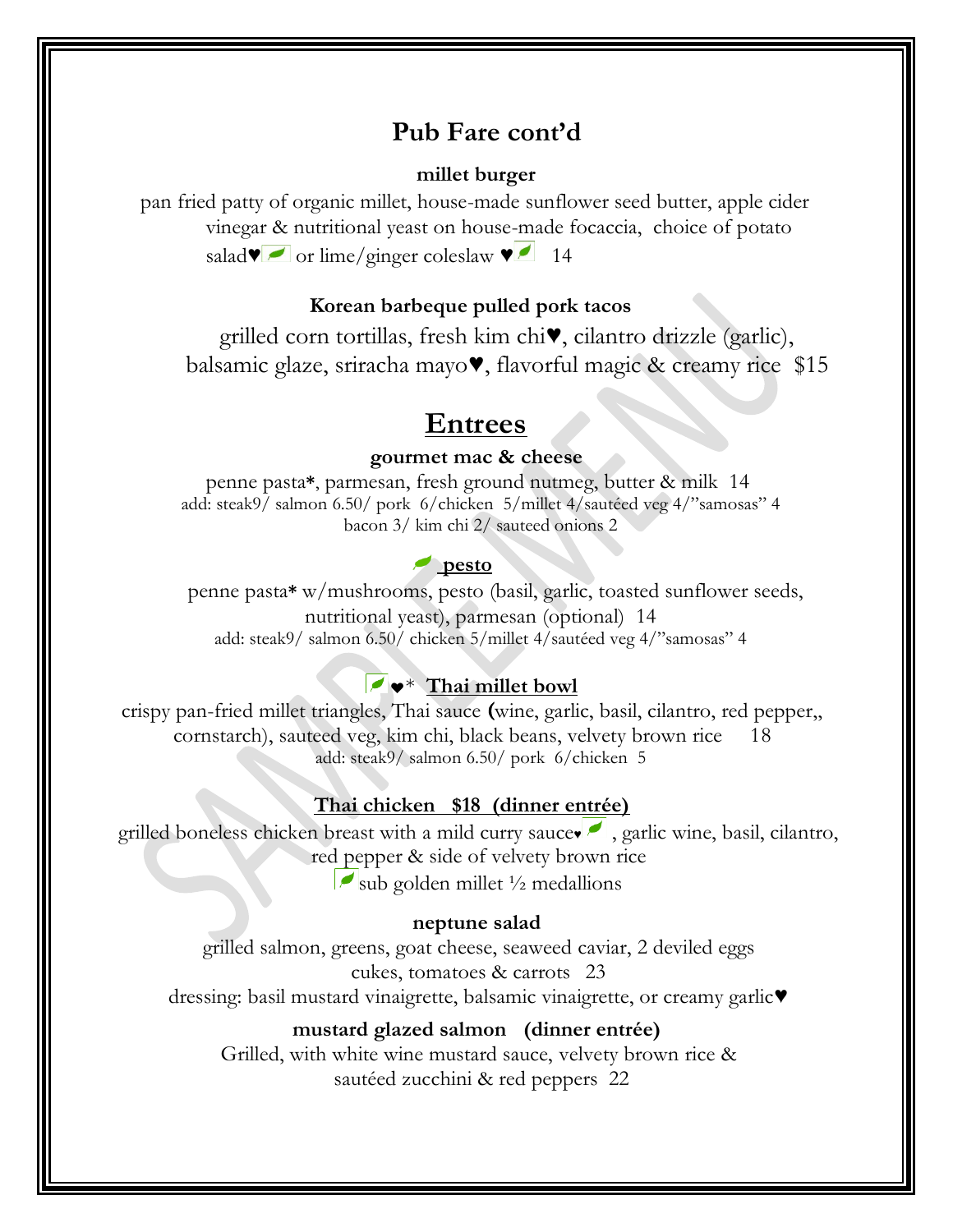## **steak salad**

Greens, chuck tender medallions, goat cheese, fried onions & sauteed mushrooms, cukes, tomatoes & carrots 20

dressing: basil mustard vinaigrette, balsamic vinaigrette, or creamy garlic♥

## **steak du jour (dinner entrée)**

teres major medallions, roasted potatoes, peppers, caramelized onions, tomato agridoce (apple cider vinegar, sugar, fennel) 27

# **Desserts**

### **lemon tea cake**\*

super petite classic cake made with eggs, milk, lemon zest & lemon extract topped with lemon buttercream \$3

## **chocolate orange ganache** ♥\*

coconut milk, chocolate, orange extract, coconut whip cream, pumpkin spice \$7

# **Drinks**

**full mellow coffee** 

rich, smooth coffee with 70%less bitterness because we cold soak the grounds. Try it without your usual cream and/or sugar 4/refills 1

 $\rightarrow$  add a petite **lavendar blueberry scone w/raspberry drizzle** 4

**hot tea** assorted 3 (add soy milk 50c)

**soda** 2 refills 1

**iced tea** 2.50 refills 1

**milk** 2.50

**apple juice** 2.50

**sparkling lemonade** 9 (bottle – serves 3)

**Pellegrino sparkling water** 6 (bottle – serves 3)

**Aqua Panna spring water** 6 (bottle – serves 3)

## **CAVEATS:**

Consuming raw/undercooked meats & eggs increases your risk for food borne illness.

Every attempt has been made to reduce the risk of cross contamination and to list common allergens in our food. Customers, however, are responsible for their own well-being & assume any

risk while dining with us.

A 20% gratuity may be added to parties of 6 or more

## **We do not split checks.**

Key: *I* plant based ♥ contains soy \* contains com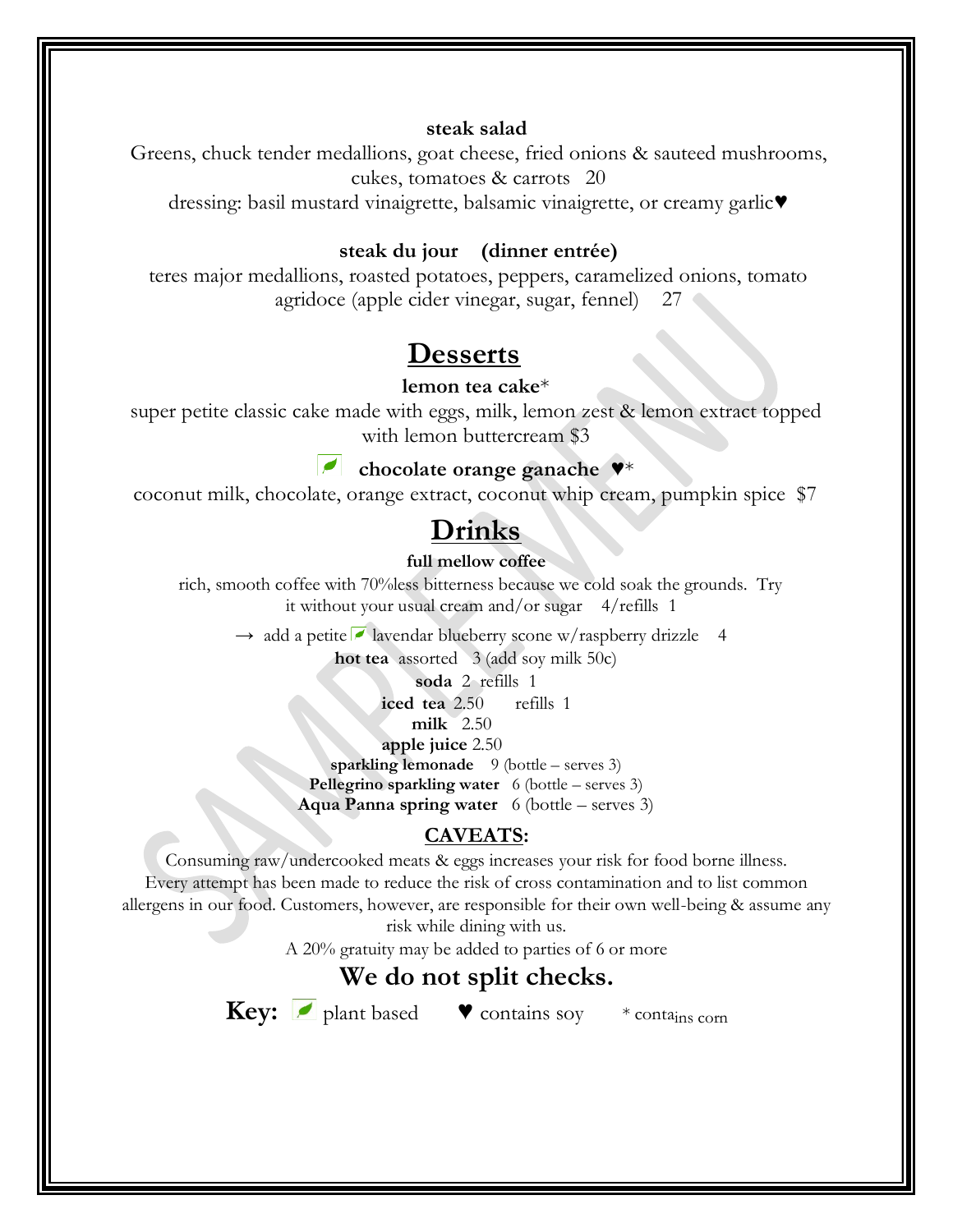# Early Spring Beer & Drinks

Many of these items are exclusive offerings and may sell out during your visit. Please be patient as we curate a lovely libation experience for you.

# **COCKTAILS**

**Peach "Moonshine" \$9**

Vodka, spiced rum, simple syrup, cranberry juice, apple juice

# **Mimosa \$5**

Champagne & orange juice

# **Bloody Mary \$8** ♥

PA vodka from Homer City, house made mix, tomato juice, garnished with olives & smoked chili salt.

# **Espresso Martini \$12**

Vodka OR gin, Kalua, bailey's & cold soak espresso

# **Aperol Fizz \$9**

an herbal, delightfully "rooty" mix of bitters & mineral water. Great for post-dinner

# **Shimmer Wine \$12**

vodka or gin, champagne, edible glitter

## **Berry Monkey 10** Tangy and sweet raspberry sour ale, Victory Brewing Company (ABV 9%)

# **Rasputin 10**

Russian Imperial Stout, North Coast Brewing Co (ABV 9%)

**Sea Quench 8** Session Sour, Dogfish Head Brewing Co (4.9%)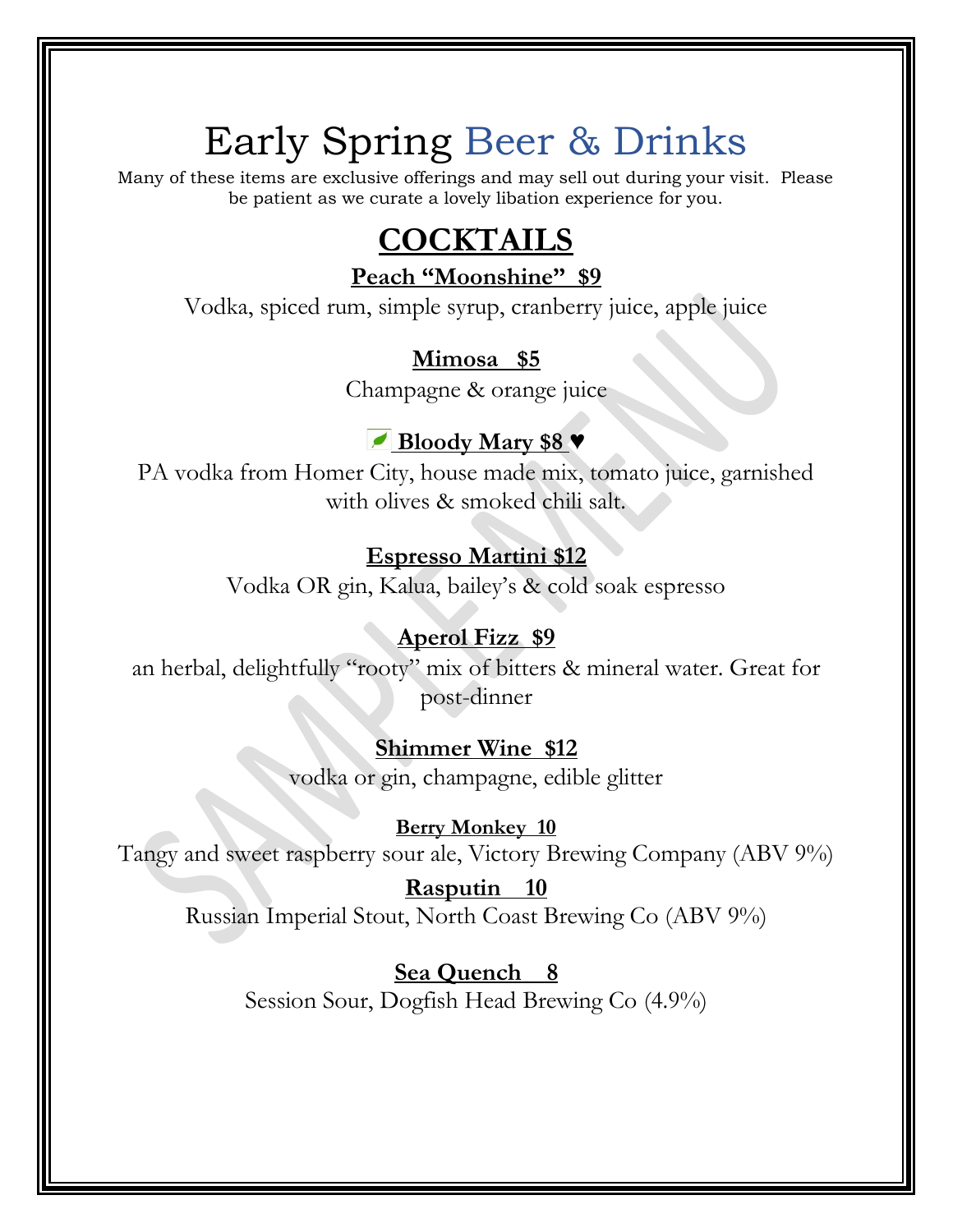## PENNSYLVANIA BEER

**Yuengling Lager** 3.50 Pottsville (4.4% ABV)

**Perpetual IPA** 5.00 Imperial IPA, Tröeg's Independent Brewing Hershey (7.5% ABV)

**Brawler** 5.00 English Pale Ale, Yard's Brewing Company Philadelphia (5.3.%ABV)

## **DOMESTIC BEER**

**Miller Lite** 3.50 American Lager, Miller Brewing Milwaukee, WI (4.2%ABV)

#### **Blue Moon** 5.00

Belgian Style Wheat, Coors Brewing Denver, CO (5.4%ABV)

#### **Vanilla Porter** 6.00

American Porter, Breckenridge Brewing Breckenridge, CO (5.4% ABV)

### **Fat Tire Amber Ale** 5.00

Amber Ale, New Belgium Brewing Fort Collins, CO (4.7%ABV)

**KBS Espresso Stout 12.00** Founders Brewery, Grand Rapids, MI (11.3% ABV)

## $\dot{\mathbf{r}}$

**White Claw Seltzer 6.00 Wood Chuck Hard Cider 7.00 Redbridge Beer 8.00** 

Sorghum beer Anneuser Busch St Louis, Missouri (4% ABV)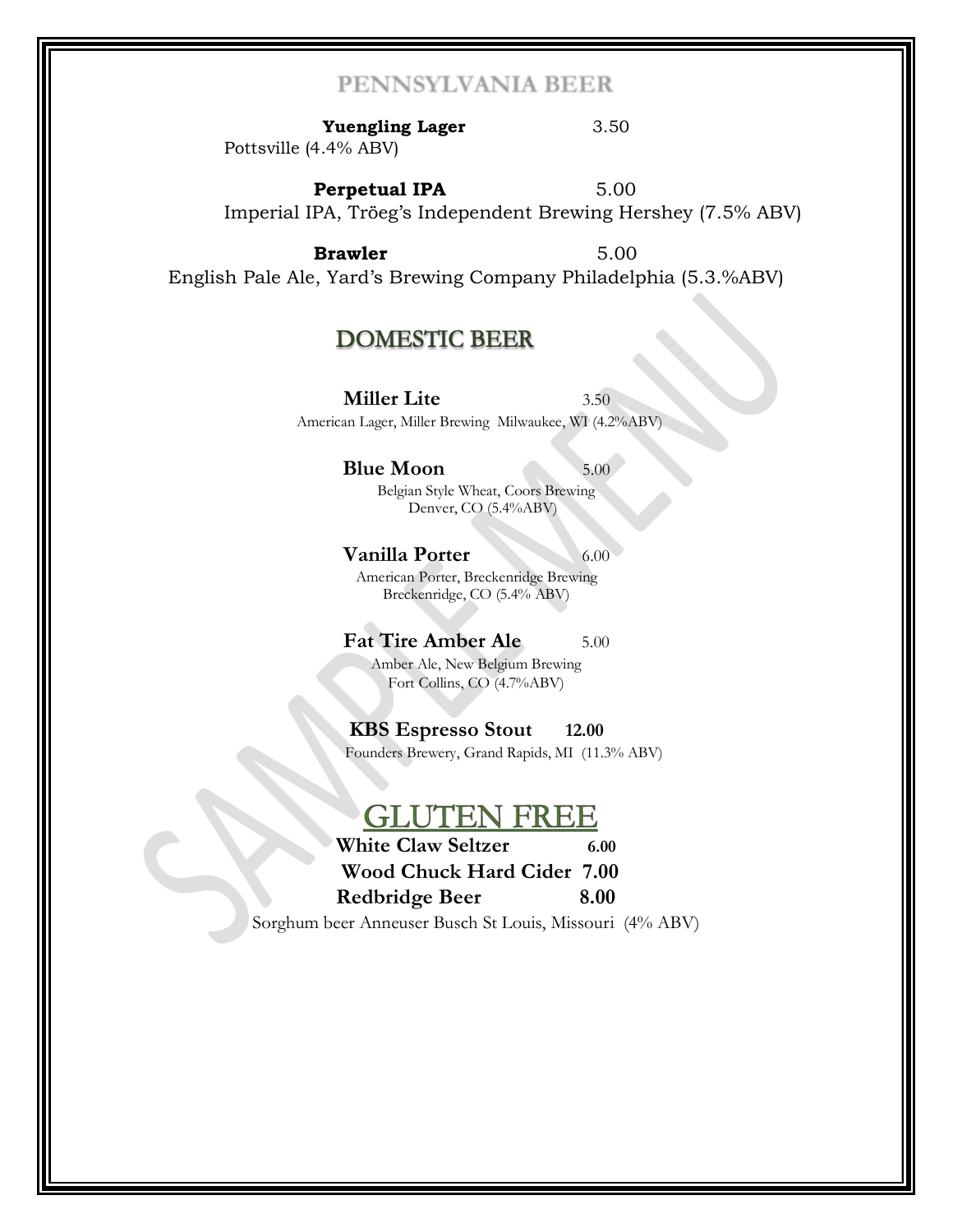# **IMPORTED BEER**

## **Sam Smith Organic Choc. Stout**

7.00

English Stout, Samuel Smith Brewery Tadcaster, England (5.0%ABV)

### **Guinness Extra Stout** 6.00

Irish Stout, St. James's Gate Brewery Dublin, IE, 16oz (4.0%ABV)

### **Corona** 5.00

American Style Lager, Cerveceria Modelo Mexico (4.6%ABV)

# **WINE BY THE GLASS**

# **Bottles of Wine by Request**

# Red Wine

**Columbia Crest Merlot** 8.00 Columbia Valley, WA (Bottle 32.00)

**Mark West Pinot Noir** 8.00 California (Bottle 32.00)

**Septima Malbec** 8.00 Mendoza, Argentina (Bottle 32.00)

**Jacob's Creek Shiraz 2017** \$8 Barossa, Australia

**Alamos Cabernet Sauvignon** 8.00 Mendoza, Argentina (Bottle 32.00)

## White Wine

**Delle Venezie Pinot Grigio** 7.50 **Kendall Jackson Chardonnay** 8.50 Sonoma County, CA (Bottle 34.00)

**Moscato** 6.00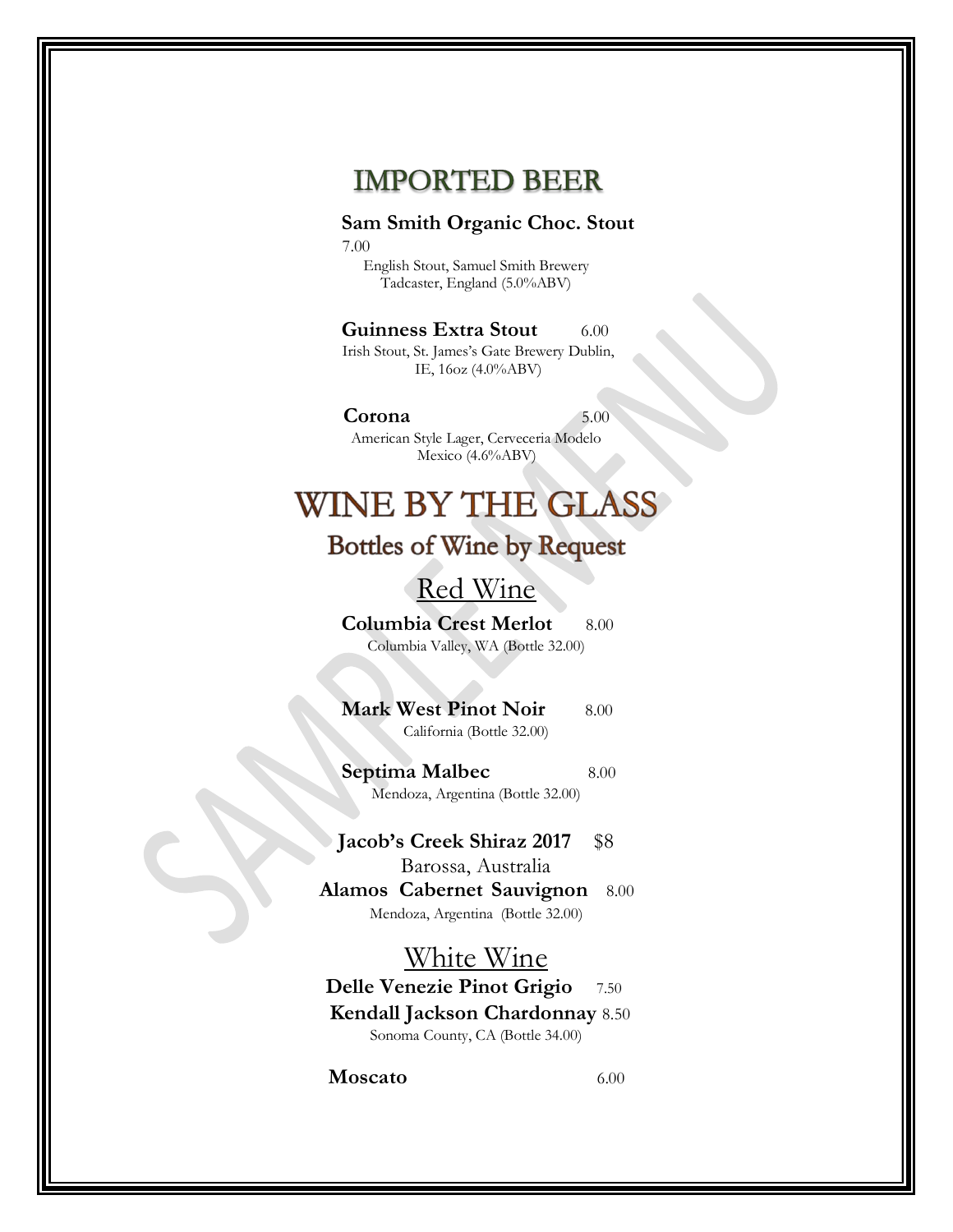# **RARE WHISKEY**

**Priced per ounce served neat, on the rocks or with water. Note that we recommend at least a 2oz pour** 

At prices you won't find anywhere else.

| 1792                                        | 6  |
|---------------------------------------------|----|
| 1792 Full Proof                             | 13 |
| <b>Basil Hayden</b>                         | 6  |
| <b>Basil Hayden Dark Rye</b>                | 6  |
| Blanton's                                   | 12 |
| <b>Blood Oath Pact 6</b>                    | 20 |
| <b>Booker's Granny Batch</b>                | 20 |
| <b>Buffalo Trace</b>                        | 6  |
| <b>Caribou Crossing Single Barrel</b>       | 12 |
| Eagle Rare                                  | 7  |
|                                             |    |
| <b>EH Taylor Small Batch</b>                | 12 |
| <b>Elijah Craig Toasted Barrel</b>          | 10 |
| Elijah Craig Single Barrel 18 year          | 22 |
| Elmer T. Glee Single Barrel Sour Mash       | 25 |
| Evan Williams Single Barrel                 | 6  |
| Four Roses Single Barrel, Barrel Strength   | 12 |
|                                             |    |
| Jack Daniels Single Barrel, Barrel Proof    | 8  |
| Jefferson's Very Small Batch                | 6  |
| Jefferson's Aged at Sea Voyage 14           | 10 |
| Johnny Drum                                 | 6  |
| Knob Creek Cask Strength Rye                | 9  |
| Knob Creek Single Barrel Select Rye         | 6  |
|                                             |    |
| Koval Millet Whiskey (gluten free)          | 8  |
| Larceny                                     | 6  |
| Larceny Barrel Proof                        | 10 |
| Maker's Mark 101 Limited Release            | 9  |
| Maker's Mark Limited Release 2019 Toasted   | 10 |
| <b>American Staves</b>                      |    |
| Maker's Mark Private Select Barrel Finished | 10 |
| w/Oak Staves                                |    |
|                                             |    |